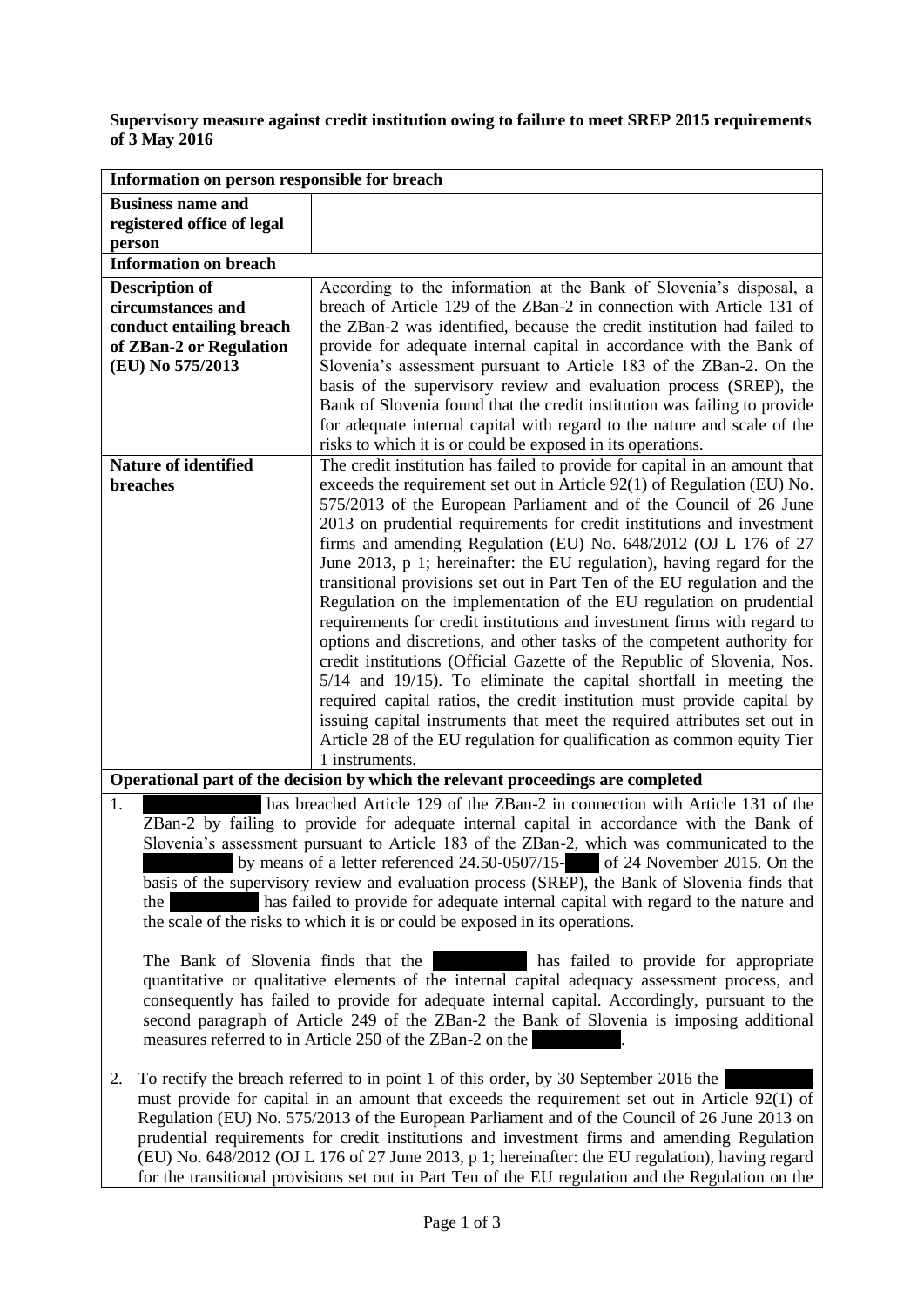implementation of the EU regulation on prudential requirements for credit institutions and investment firms with regard to options and discretions, and other tasks of the competent authority for credit institutions (Official Gazette of the Republic of Slovenia, Nos. 5/14 and 19/15), in the amount required by the letter referenced  $24.50-0507/15$  of 24 November 2015 (SREP 2015), such that a total capital ratio referred to in point (c) of Article  $92(1)$  of the EU regulation in the amount of at least and a common equity Tier 1 (CET1) capital ratio referred to in point (a) of Article 92(1) of the EU regulation in the amount of at least  $\blacksquare$  are reached. To eliminate the capital shortfall, the same must provide for the required capital ratios to be met by issuing capital instruments that meet the required attributes set out in Article 28 of the EU regulation for qualification as common equity Tier 1 instruments.

- 3. An action plan detailing the measures to eliminate the capital shortfall in accordance with point 2 of this order and highlighting how the required capital ratios set out in point 2 of this order will be met must be submitted to the Bank of Slovenia by the management board of the same by 31 May 2016. In the action plan the management board of the same must define the timetable for the implementation of individual measures, and the persons (including external contractors of the same same same proponsible for the implementation of individual measures and activities in accordance with the internal organisational structure of the savings bank, and must report the name of the member of the management board responsible for the implementation of the action plan. The same same same must report to the Bank of Slovenia on the implementation of measures on a monthly basis in accordance with the action plan, by the  $20<sup>th</sup>$  day of the current month for the previous month (regular report), or without delay in the event of material facts and circumstances affecting the implementation of the action plan (*ad hoc* report), compiling the first regular report for the situation as at 31 May 2016.
- 4. In accordance with point 5 of the second paragraph of Article 250 of the ZBan-2 and in connection with points 1 and 2 of this order, the Bank of Slovenia is imposing an additional measure on the same savings bank may not increase its risk-weighted exposure amounts for credit risk that are calculated pursuant to and having regard for Part Three (Capital Requirements), Title II (Capital Requirements for Credit Risk) of the EU regulation, and are reported by means of Form C 07.00 (Credit risk and counterparty credit risks and free deliveries: Standardised approach to capital requirements: Total). The risk-weighted exposure amounts for credit risk may be increased by 3% relative to 31 May 2016, whereby the increase may relate solely to changes in the risk-weighted exposure amounts over which the has no influence. The same must explain any increase in a risk-weighted exposure above the amount as at 31 May 2016, submitting evidence as appropriate. The must submit the calculation of capital requirements for credit risk for the situation as at 31 May 2016 to the Bank of Slovenia by 20 June 2016. This situation must be maintained by the same until it provides for the elimination of the capital shortfall in meeting the required capital ratios in accordance with the requirement set out in point 2 of this order. The must report to the Bank of Slovenia on the capital requirements for credit risk on a monthly basis, by the  $20<sup>th</sup>$ day of the current month for the previous month (regular report), or without delay in the event of material facts and circumstances affecting the calculation of capital requirements (*ad hoc* report), compiling the first regular report for the situation as at 31 May 2016.
- 5. In accordance with point 7 of the second paragraph of Article 250 of the ZBan-2 and in connection with points 1 and 2 of this order, the Bank of Slovenia is imposing an additional measure on the same savings bank whereby the same may not pay profits or interest to shareholders or the holders of Additional Tier 1 instruments, unless such prohibition could cause a default on the part of the bank. The prohibition referred to in point 7 of the second paragraph of Article 250 of the ZBan-2 shall apply until the same provides for the elimination of the capital shortfall in meeting the required capital ratios in accordance with the requirement set out in point 2 of this order.
- 6. In accordance with point 10 of the second paragraph of Article 250 of the ZBan-2 and in